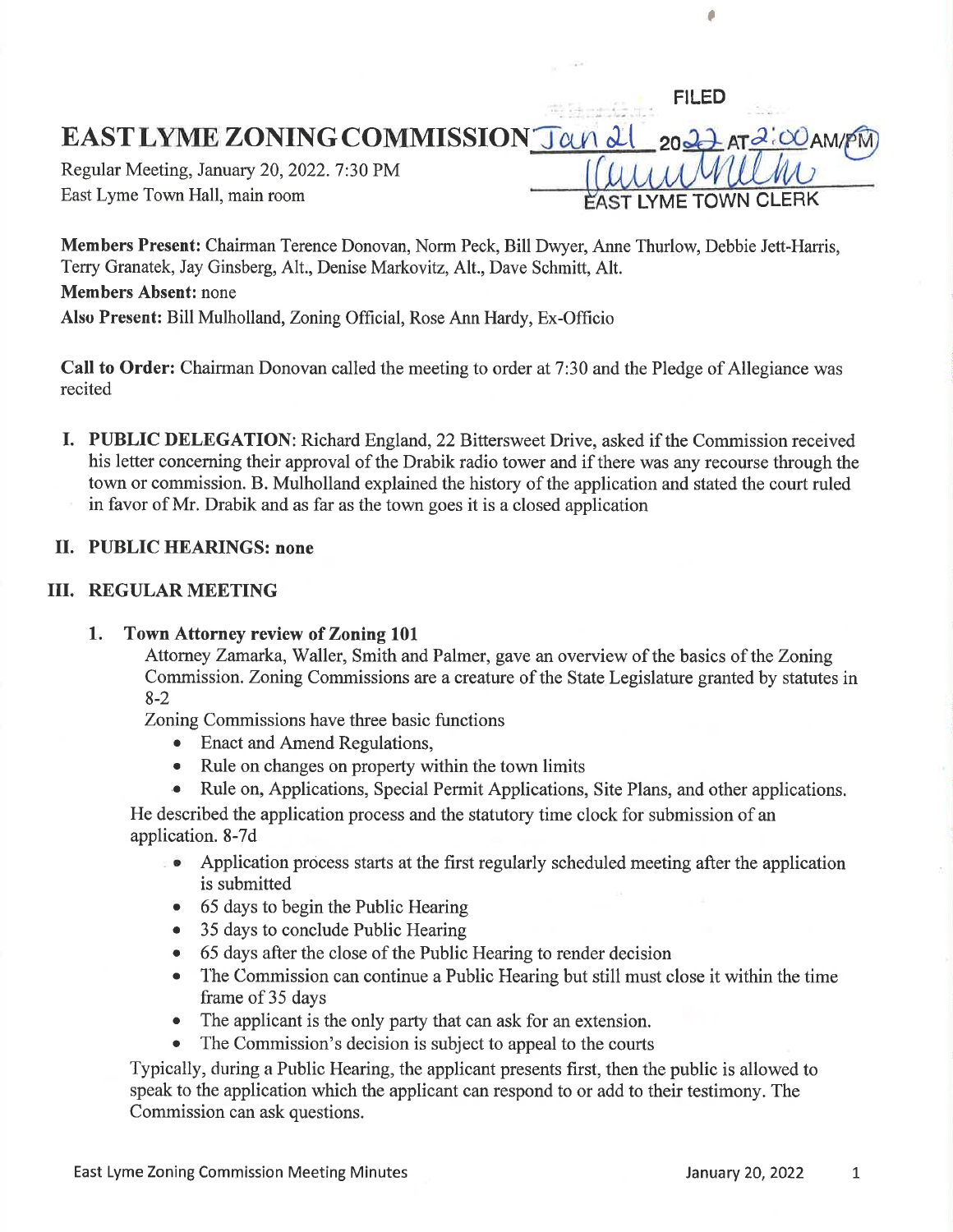M. Zamarka stated that a clear record must be created, and procedural due process is fundamental to the fairness of the proceedings.

He stated members can be disqualified from hearing an application for two reasons:

o Predetermination bias

 $\bullet$ 

o Conflict of Interest-either personal or financial

During a Public Hearing if a member has a specific or specialized expertise that would be relevant to the application, that member must state that expertise at the beginning of the Public Hearing.

Once the Public Hearing is closed the only information that can be considered for a decision is what has been presented during the Public Hearing. The exception is information provided by staff after the hearing has closed.

Only members who have heard all the evidence and the record or if they missed a meeting have familiarized themselves with the record and publicly state they have done so, may vote on the application.

All members are subject to FOIA (Freedom of Information Act) and are advised to keep any discussion on applications during meetings and not in emails or text which are subject to FOI requests.

M. Zamarka informed the members that there are clearly stated criteria for the Commission to meet in private during and Executive Session.

Members of a municipal board or commission cannot be individual sued.

The Commission can put time limits on Public Comment during a Public Hearing.

La. B. Mulholland informed the members that the Aquifer Protection Board, which is state mandated, and is under the Zoning Commission will be meeting in the near future. Gas stations are not permitted in an aquifer zone, but some are grandfathered in and need to come in to reregister.

He also stated there will be patio renewals coming up int the spring.

# 2. FY 22/23 Budget Review

B. Mulholland presented the proposed budget and said there was virtually no change from the previous year.

MOTION: (Thurlow/Dwyer) to accept the FY 22/23 Zoning Budget as presented. Vote: APPROVED unanimously.

# 3. Approval of Minutes of January 9,2022

MOTION: (Dwyer/Jett-Harris) to approve the Minutes of January 9,2022, as amended. Debbie Jett-Harris **MOTION: (Dwyer/Thurlow) to adjourn** \*\*\*\*\*\*\*\*\*\*\*\*\*\* Vote: APPROVED unanimously.

# ry. OLD BUSINESS-none

# V. NEW BUSINESS

1. Request of the Town of East Lyme Public Library, for a special Permit under East lyme Zoning Regulation Sections, 20.1.2F, 25.5, 24, 24.7, 26.6E.3 for historical museum, small group meeting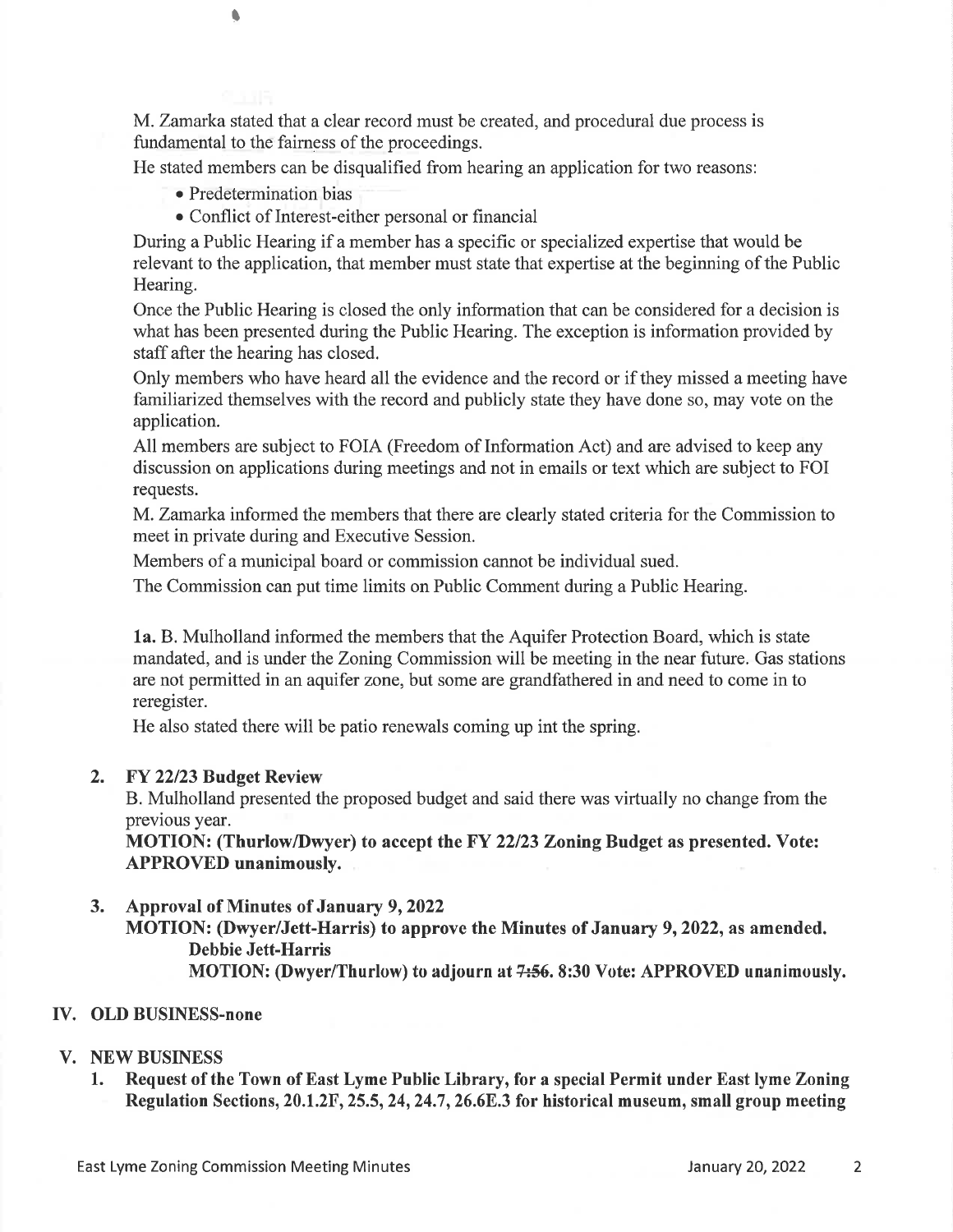room and office at property identified in the application as l72l Boston Post Road, East Lyme Assessor's Map 31.1, Lot 31.

B. Mulholland will schedule Public Hearing

2. Request of AMG Pub II LLC, for a text amendment to the East Lyme Zoning Regulations, Section 20.26 to amend the distance between drive-thru facilities within the CA District. B. Mulholland will schedule Public Hearing

### ry. NEW BUSINESS

1. Any Business on the floor, if any by the majority vote of the Commission-none

## 2. Zoning Official

B. Mulholland informed the Commission that the office is busy, and the Spring activity will be picking up.

### 3. Comments from Ex-Officio:

R. Hardy informed the Commission the town has received 2000 Covid test kits and are hoping to distributc them within the next week. Any resident with health concems and would likc a kit before distribution can call the First Selectman and make arrangements to get a kit.

The Natural Resource Commission which was split off from the Conservation Commission as was the Inland Wetland Agency has been discussing mitigating the salt applied to roads from geffing into the waterways. She spoke to B. Mulholland about putting together a small group to discuss some of the issues of aquifer protection.

The Public Safety Building has been getting some publicity lately for its completion and the town police department transitioning to the building. R. Hardy said it is a large moving project which also includes records that have been kept at the Waterford Police Department. The moving of the files from Waterford and East Lyme now having their own holding cells will save the town approximately \$70,000. There is a partial tour of the facility planned for February.

R. Hardy is happy to see the application from the library and thinks it is a good collaboration between the Library and the Historical Society to free up much needed space.

The BOS is still discussing the Harney Property, formerly referred to as the Hathaway Property as to the feasibility of purchase by the town

Parks and Rec has decided to take over the Darrow Pond open space property for passive recreation and will be coming to the appropriated Boards and Commissions for approvals.

#### 4, Comments from Zoning Board liaison to the Planning Commission A liaison schedule has been provided

### 5. Comments from Chairman

T. Donovan informed the members that he had received Mr. England's letter

An updated list of contact information of members will be provided to all members. R. Hardy informed the commission there was a request from a resident to the FOI commission for that every elected and appointed commission member in East Lyme provide contact information. The FOI Commission has not decided on the request.

### VII. ADJOURNMENT

MOTION: (Jett-Harris/Peck) to adjourn at 8:44. Vote: APPROVED unanimously

Respectfully Submitted